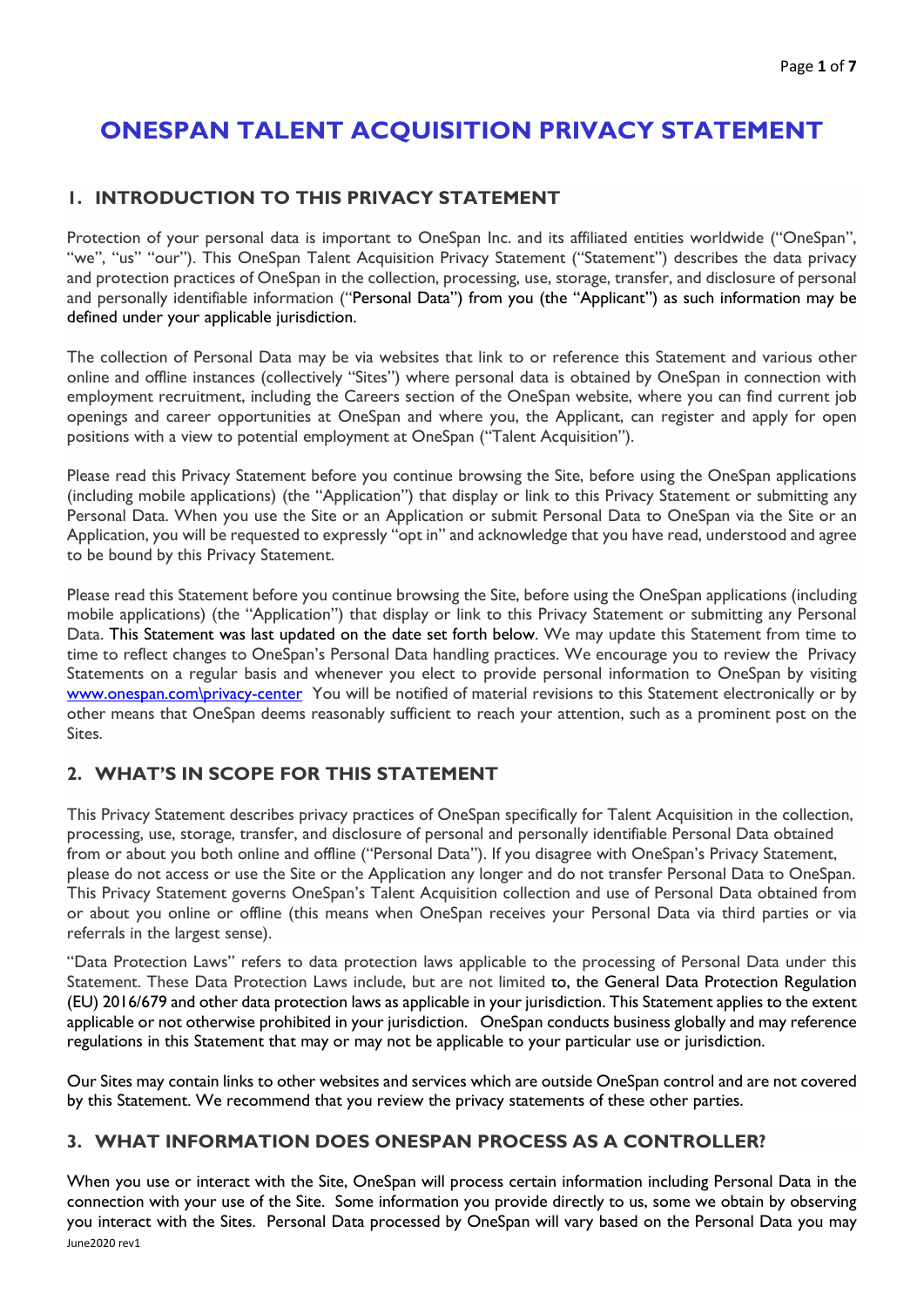elect to provide and what Personal Data is collected passively as you interact with the Site. Personal Data that OneSpan and its sub-processors actively and passively process may include:

- your name, business title, contact details such as telephone, mobile, or fax, email and/or postal address when you: (i) communicate electronically, by telephone, or in writing with any OneSpan employee or representative; (ii) apply or register on the OneSpan Career section of the Site.
- education history, work experience, including whether you have previously worked at OneSpan or whether you have any government sector experience, your CV, resume, information about your citizenship, eligibility to work in the country you are applying to
- if you signed any or accepted any agreement or are you otherwise subject to any restriction with your current or former employers.
- contact information, preferences, job qualifications and jobs for which you would like to submit an application
- additional information provided by the Application, such as a CV, resume, or transcripts; employment references and related information you may elect to send;
- compensation requests;
- your consent to OneSpan's processing of your Personal Data if applicable;
- your consent to marketing permissions on the use of cookies and other data collection techniques, and
- if you apply for a job position or inquire about career opportunities, your résumé or curriculum vitae, your areas of interest or message topic, your language preferences, or such similar Personal Data that OneSpan requests.
- passive Personal Data about your device and usage of the Sites;
- unique IDs such as a cookie ID on your browser or geolocation data as well as information about your device, usage, mobile applications, websites or emails through cookies, web beacons, log files or other technologies, which may qualify as Personal Data;
- certain information from the browser you use, such as your IP address, device identifier, location data, browser type and language, access times, the Uniform Resource Locator (URL) of the website that referred you to our website and the URL to which you browse away from our site if you click on a link on our site.
- OneSpan and third-party service providers of analytics and tracking technologies may gather Personal Data and other information using passive data collection techniques such as web beacons, tags, various types of cookies and other tools ("Cookie Technologies") that provide OneSpan with Site activity data reflecting how you enter, navigate, and leave the Site pages you visit, the frequency of your visit and length of stay on any part of the Sites.

To the extent not prohibited by applicable law, we may be legally obligated to ask you to disclose your race, ethnicity, disability, gender, religion, nationality, and citizenship for regulatory reporting purposes. This data is subject to legal limits on the timing of collection and other applicable terms.

Where otherwise not prohibited by applicable law, for statistical use in the context of the OneSpan Diversity and Inclusion program OneSpan may ask you to disclose your gender. Diversity and inclusion in employment is important as OneSpan seeks to develop and support a diverse workplace and leverage the effects of diversity.

In addition, OneSpan may collect information from third parties ( for example recruitment agencies, referrals, career platforms such as Indeed, Glassdoor, professionally oriented social media LinkedIn Recruitment Tool and Talent Solutions)in connection with a background or employment check and/or an employment reference, to the extent not permitted under applicable law.

# **4. HOW DOES ONESPAN USE THE PERSONAL DATA WE COLLECT?**

This Personal Data provided will be used for recruitment purposes as well as to assist in determining eligibility and suitability for employment as follows:

- to recruit suitable employees for the operation and growth of OneSpan business;
- to populate its recruitment tool and manage all collected Applicant Personal Data in such recruitment tool
- to manage support and evaluate our recruitment process;
- process online applications for job vacancies and spontaneous job applications;
- to establish a pool of applicants which may be contacted in the future for potential employment opportunities;
- to send communications, including promotional communications regarding job opportunities, surveys or events;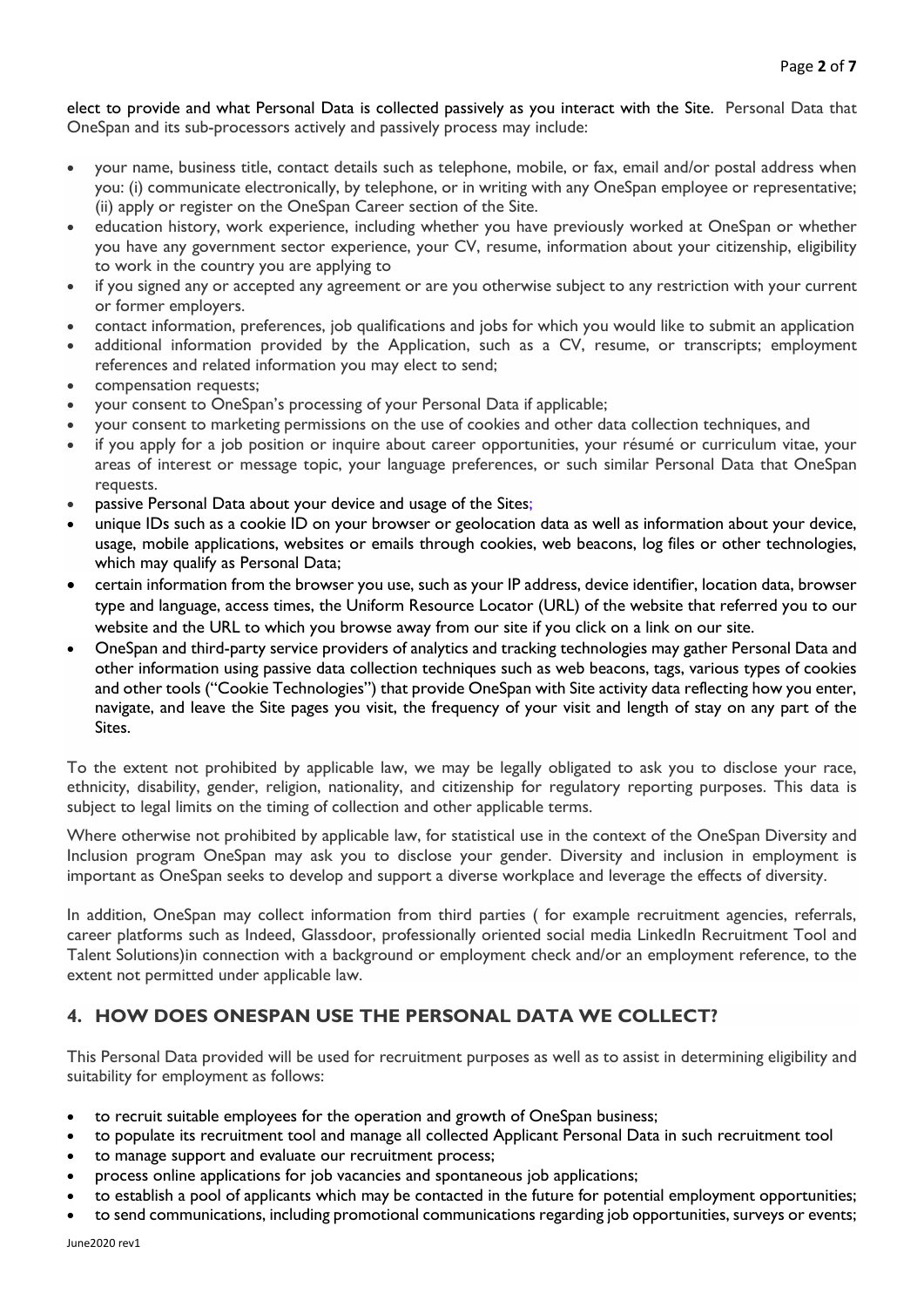- to perform pre-employment verification checks. OneSpan conducts these checks to ensure hire eligibility and to comply with local legislation for employment. The content of pre-employment verification checks may vary by country to comply with local legal requirements;
- where not prohibited by law, criminal record information may be processed with your prior consent and where an offer of employment has been made. As applicable, you will receive more information about the nature of the pre-employment verification checks before they are undertaken.

# **5. WHAT IS OUR BASIS FOR PROCESSING INFORMATION ABOUT YOU?**

Where jurisdictions require a legal basis for the collection of Personal Data, OneSpan will collect and process your Personal Data on one or more of the following bases:

- Consent– when you give your explicit consent on our Site or when entering an application, for example when you upload or send OneSpan any Personal Data or a candidate's personal Data for consideration by OneSpan.
- Compliance with a legal obligation OneSpan may be are required by law to process the Personal Data for a legally defined purpose.
- Legitimate interests –OneSpan may process Personal Data without your explicit consent if OneSpan has a genuine and legitimate business reason unless this is outweighed by harm to your rights and interests. For Talent Acquisition OneSpan's legitimate interests are the solicitation, evaluation, and selection of applicants for employment and progress their application

OneSpan commits to use all Personal Data only in a fair and lawful manner, in accordance with applicable Data Protection Laws for both collection and processing.

# **6. HOW WE SHARE PERSONAL DATA FOR BUSINESS PURPOSES**

OneSpan may share your Personal Data to other companies within the OneSpan group if required for the purposes described in this Statement. This may involve the transfer of your Personal Data to countries outside your home country or region, including outside the European Economic Area if that is your region, which may have a different level of data protection from your home country. In order to provide adequate protection for the transfer of your Personal Data, where appropriate. we have in place contractual arrangements (such as the European Commission's Standard Contractual Clauses as appropriate) with our parent company and affiliates in respect of such transfers.

OneSpan does not sell or allow your Personal Data to be used by third parties for their own direct marketing purposes. When OneSpan disclose personal information for a business purpose, we enter a contract that describes the purpose and requires the recipient to both keep that Personal Data confidential and not use it for any purpose except performing the contract. When third parties are given access to Personal Data, in order to provide adequate protection for the transfer of your Personal Data, where appropriate. we have in place contractual arrangements including a data processing agreement or model contractual clauses as required in the applicable jurisdiction.

OneSpan may share Personal Data to provide the Site to users as described below:

- Applicant Personal Data will be available to hee OneSpan recruiters from the various countries where OneSpan is active.
- Third-party service providers (for example, integrated technology partners who provide customer support, data analytics, information technology and related infrastructure provision, managed service providers, auditing, other similar service providers,) for those service providers to perform business functions on behalf of OneSpan;
- In individual instances, with professional advisers acting as processors or joint controllers including lawyers, bankers, auditors and insurers based in countries in which we operate (see list of relevant countries at [www.onespan.com\privacy-center\)](http://www.onespan.com/privacy-center) who provide consultancy, banking, legal, insurance and accounting services, and to the extent we are legally obliged to share or have a legitimate interest in sharing your Personal Data;
- Relevant third parties in the event of a reorganization, merger, sale, joint venture, assignment, transfer or other disposition of all or any portion of our business, assets or stock (including in connection with any bankruptcy or similar proceedings);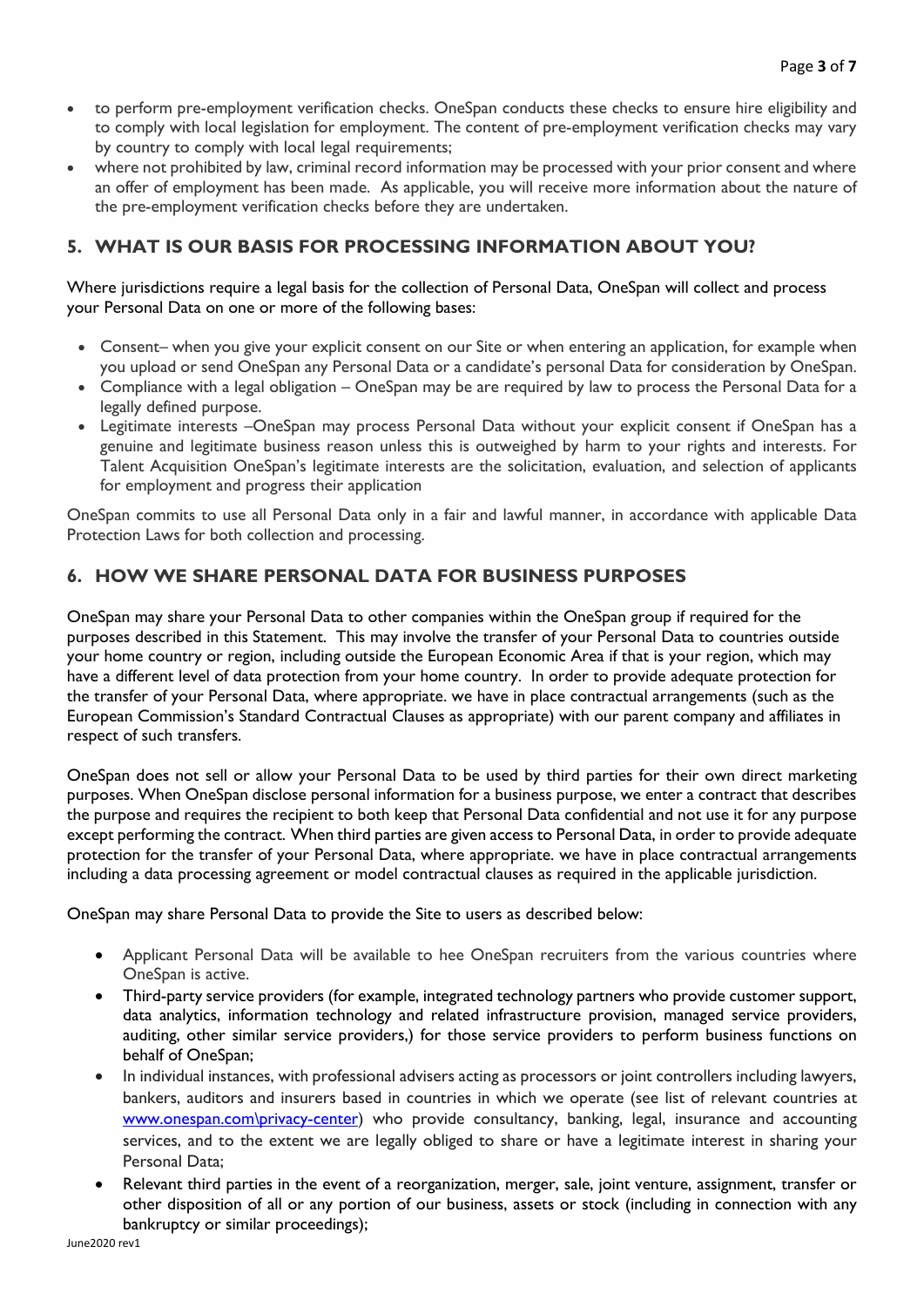- As required by law, such as to comply with a subpoena or other legal process, when we believe in good faith that disclosure is necessary to protect our rights, protect your safety or the safety of others, investigate fraud, or respond to government requests, including public and government authorities outside your country of residence, for national security and/or law enforcement purposes, provided if not otherwise prohibited, for third party notices specific to you, we notify you first and cooperate with you in any response to such third parties.
- We may also elect to share anonymous usage data with OneSpan third parties, sub-processors and service providers for the purpose of helping OneSpan in such analysis and improvements. Additionally, OneSpan may share such anonymous usage data on an aggregate basis in the normal course of operating our business; for example, we may share information publicly to show trends about OneSpan recruitment and hiring.
- We might also share data with third parties where the data has and has been de-identified or aggregated in a way so it cannot be used to identify you or your end users.

The table below shows the third-party processor that OneSpan employs for Talent Acquisition, with links to the respective Privacy Policies and Opt-out/Preferences Settings.

The Applicant consents to the use of the following (sub)processors:

| Company    | <b>Address</b>             | <b>Services</b> | <b>Privacy Statement</b>       | Location of |
|------------|----------------------------|-----------------|--------------------------------|-------------|
|            |                            |                 |                                | Data        |
| Greenhouse | https://www.greenhouse.io/ | Talent          | https://www.greenhouse.io/gdpr | <b>EU</b>   |
|            |                            | Acquisition     |                                |             |
|            |                            | software and    |                                |             |
|            |                            | Applicant       |                                |             |
|            |                            | Tracking        |                                |             |
|            |                            | System          |                                |             |

#### **7. HOW LONG DO WE KEEP YOUR PERSONAL DATA?**

OneSpan will retain Applicant Personal Data only for as long as necessary to fulfill the purposes for which it was collected or as permitted by applicable laws or regulations:

- Applicant Personal Data will be retained by OneSpan during the recruitment and selection process, as long as necessary to evaluate Applicant's application for employment at OneSpan.
- When you submit Personal Data in a resumé or similar document to express your interest in career opportunities at OneSpan, your Personal Data will form part of the OneSpan pool of Applicants allowing OneSpan to consider you for available positions that match your qualifications.

# **8. USER PROFILE, PREFERENCES, AND OPT-OUT**

To indicate your interest in employment at OneSpan and access the Site, OneSpan may require you to create a user account and maintain a user profile in its recruitment tool. To the extent it is not contrary to any legal requirements or to a legitimate interest of OneSpan, OneSpan will delete your Personal Data and your profile in the Recruitment Tool, as applicable, when inform OneSpan that you do not wish OneSpan to process your Personal Data or that you do not wish that your personal data remain in OneSpan's pool of Applicants any longer, by contacting [privacy@onespan.com](mailto:privacy@onespan.com) and OneSpan will make every reasonable effort to promptly comply with your request. OneSpan may, however, limit access to your Personal Data where such access is unreasonably burdensome or expensive under the circumstances, or as otherwise permitted by international standards. To protect your privacy and the integrity of your Personal Data, OneSpan may take reasonable steps to verify your identity before responding to your request, and to validate any request affecting your Personal Data. Withdrawal of your consent to the processing of your Personal Datta may render OneSpan unable to continue to provide access to the Site. If you withdraw your consent, it will not affect the lawfulness of any processing based on your consent before you withdrew it.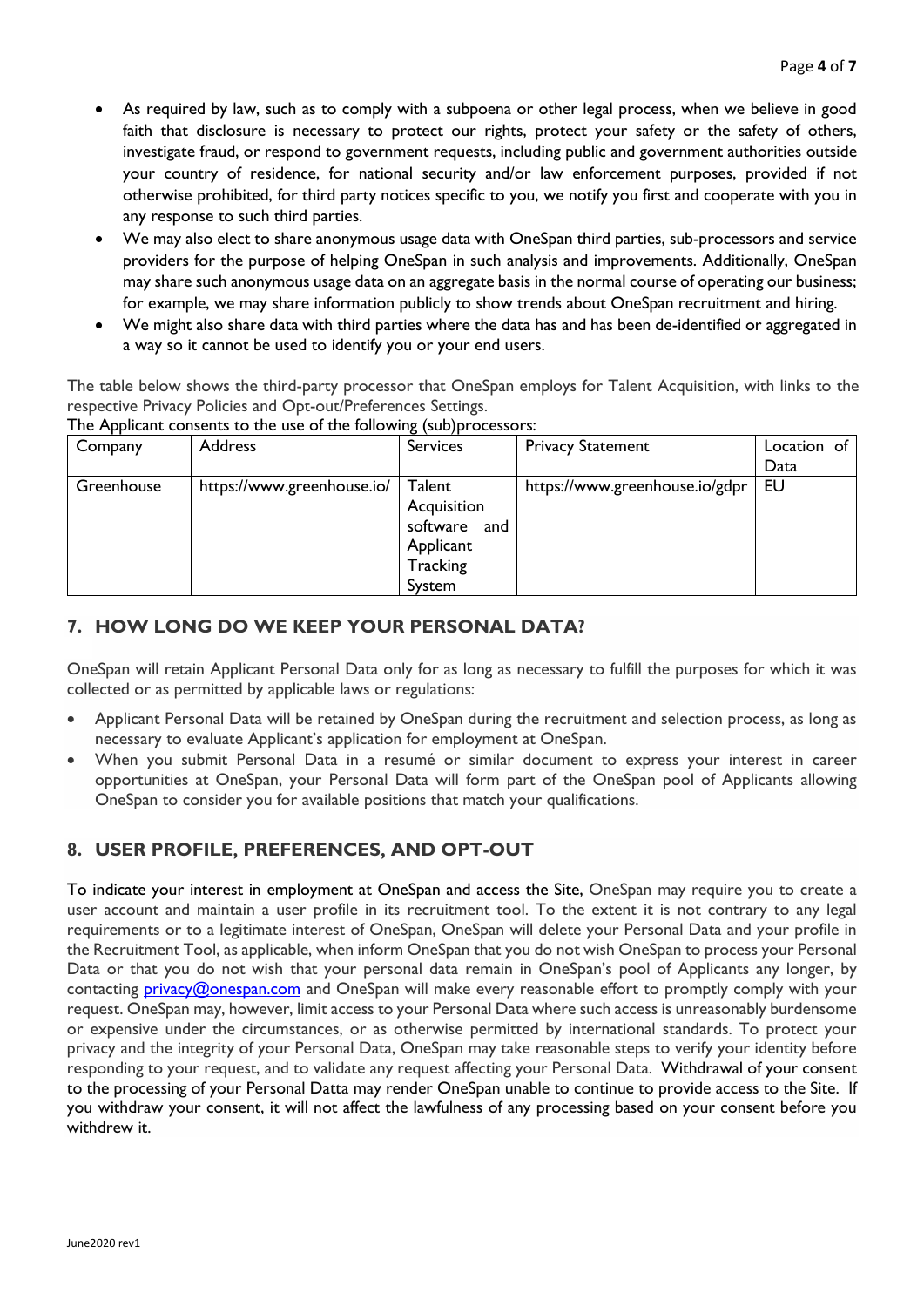#### **9. ACCESS, CORRECTION, AND DELETION OF PERSONAL DATA**

You may request OneSpan modify, delete or restrict processing of your Personal Data by contacting us at [privacy@onespan.com.](mailto:privacy@onespan.com) OneSpan will make every reasonable effort to promptly comply with your request. OneSpan may, however, limit access to your Personal Data where such access is unreasonably burdensome or expensive under the circumstances, or as otherwise permitted by international standards. After expiry of the applicable retention periods, your Personal Data will be deleted. If there is any Personal Data that we are unable, for technical reasons, to delete entirely from our systems, we will put in place appropriate measures to restrict access and use of such Personal Data as required by applicable law.

To protect your privacy and the integrity of your Personal Data, OneSpan may take reasonable steps to verify your identity before responding to your request, and to validate any request affecting your Personal Data when presented anonymously or when made upon an assumed name.

#### **10.RIGHTS TO YOUR PERSONAL DATA; EXERCISING YOUR RIGHTS**

You have certain rights relating to your Personal Data, subject to local data protection laws. Depending on the applicable laws in your jurisdiction, including if you are located within the European Economic Area, these rights may include:

- to access the Personal Data held by OneSpan;
- to rectify inaccurate Personal Data and, accounting for the purpose of processing the Personal Data, ensure it is complete;
- to delete your Personal Data;
- to restrict our processing of your Personal Data;
- to transfer your Personal Data to another controller;
- to object to any processing of your Personal Data carried out on the basis of our legitimate interests.
- to not be subject to a decision based solely on automated processing, including profiling, which produces legal effects; and
- to the extent we base the collection, processing and sharing of your Personal Data on your consent, to withdraw your consent at any time, without affecting the lawfulness of the processing based on such consent before its withdrawal.

#### **11.International transfer of Personal Data**

OneSpan conducts business throughout the world and Personal Data is processed globally. Personal Data may be transferred, accessed, and stored at global facilities of service providers engaged by OneSpan, as necessary for the reasonable conduct of OneSpan's business operations and activities, when the transfer is legally permissible and appropriate for the purposes described in this Statement. Your Personal Information may be provided to countries outside your home country or region, including outside the European Economic Area if that is your region, which may have a different level of data protection from your home country. In order to provide adequate protection for the transfer of your Personal Information, where appropriate. we have in place contractual arrangements (such as the European Commission's Standard Contractual Clauses as appropriate) with our parent company, subprocessors or service providers in respect of such transfers. By using the Site and/or providing Personal Data to OneSpan, you consent to the transfer of Personal Data across OneSpan's subsidiaries, sub-processors or service providers in countries outside of your country of residence and other locations which may have different data protection regulations than those of your country.

#### **12.HOW IS YOUR PERSONAL INFORMATION SECURED?**

Pursuant to applicable Data Protection Laws, OneSpan maintains reasonable technical and organizational measures to protect the Site from intrusion and to protect Personal Data against accidental or unlawful destruction or loss, alteration, unauthorized disclosure or access. Safeguards applied to protect the Site, include, but are not limited to, regular vulnerability scanning, security testing, and periodic deployment of security patches.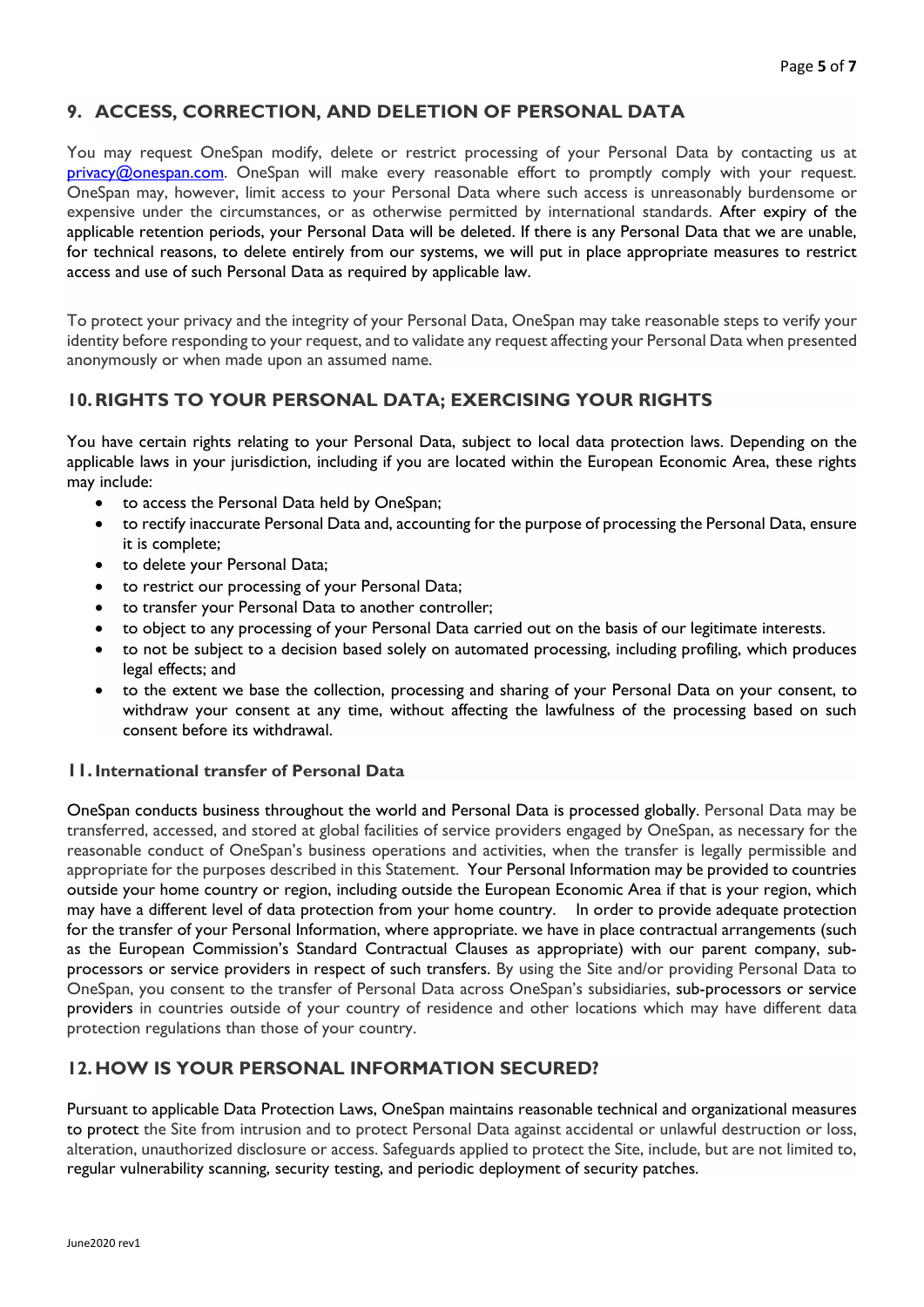#### **13.LINKS TO THIRD PARTY WEBSITES OR APPLICATIONS**

The Site may use or link to social media features, such as the Facebook "like" button, the "Tweet" button and other sharing widgets ("Social Media Features"). Social Media Features may provide you the option to post information about yourself or your Site activities to your profile page via a third-party social media network in order to share with others within your network. When you click on a Social Media Feature that is linked from the Site and hosted by the respective social media network, such network may receive information showing that you have visited the Site. If you are logged in to your social media account, the respective social media network can link your visit to the Site with your social media profile. You may opt-out of tracking activities of social media networks by adjusting your privacy preferences on your respective social media account. Your interactions with Social Media Features linked from the Site are governed by the privacy statements of the third-party providers of the relevant Social Media Features.

The privacy practices set forth in this Statement apply to this Site and the specified activities. Please review the privacy policies of any other linked websites that you access through the Site. OneSpan is not responsible or liable for the content of third-party websites or for third-party compliance with applicable laws and regulations.

# **14.COLLECTION AND USE OF CHILDREN'S PERSONAL INFORMATION**

OneSpan does not direct or promote the Sites to persons under eighteen years old nor does OneSpan knowingly solicit or collect Personal Data from persons under 18. If you are a child, as defined by laws of your country, please do not submit any Personal Data through our Sites without the express consent and participation of a parent or guardian.

#### **15.HOW ONESPAN USES COOKIE TYPE TECHNOLOGIES**

OneSpan and third-party service providers of tracking technologies gather information using passive data collection techniques such as cookies, web beacons, tags, and other tools that provide OneSpan with Site activity data reflecting how you enter, navigate, and leave the pages you visit on and through the Site, the frequency of your visit and length of stay on any part of the Site.

Cookies are small and sometimes encrypted text files sent from the Site to your browser or hard drive that store bits of Personal Data about you and your use of the Site. Cookies allow OneSpan to assist with the downloading or uploading of documents and other materials from and to the Site, to create a more personalized user experience, to analyze Site traffic, and to improve Site content and display. Cookies may last until you close your browser, or until you delete them manually or until they expire. Cookies may collect a unique identifier and store user Personal Data such as IP addresses, navigational data, server Personal Data, data transfer times, user preferences, and Personal Data including username and password you provide for a user account you establish.

To manage your privacy preferences, you may configure your Internet browser using the "help" function in order to alert you when a cookie is sent or used and allow you the option to accept, reject or remove cookies. You can, in general, manage interest-based advertising or completely opt-out by indicating your choice in [www.aboutads.info/choices.](http://optout.aboutads.info/?c=2&lang=EN) If you reject, disable or remove cookies, you might not be able to access certain pages or important functions on the Site. You may review OneSpan's [Cookie Policy](https://www.onespan.com/cookie-policy) describing OneSpan's use of cookies in more detail.

Use of data collected with cookies and remarketing tags is governed by this Statement as to OneSpan's use, and by the respective service providers' Privacy Policies as to their data use.

Locally shared objects, also called "flash cookies," are pieces of data that websites using Adobe Flash may store on your computer. OneSpan will use the Personal Data collected to find out how you navigate the Site. You may disable this function by referring to [www.adobe.com](http://www.adobe.com/) for Personal Data. If you disable or disallow locally shared objects, you might not be able to access certain pages or important functions on the Site.

Internet Protocol (IP) addresses and log files are used to identify server problems, improve Site content, and compile aggregated statistics about Site usage and click-stream data. The Site also uses electronic images, known as web beacons, to help personalize your experience and perform standard Site traffic analysis in a manner similar to the use of cookies. OneSpan reserves the right to introduce new passive tracking technologies and techniques related to the use of the Site or the Application, subject to and in accordance with applicable data protection laws and regulations.